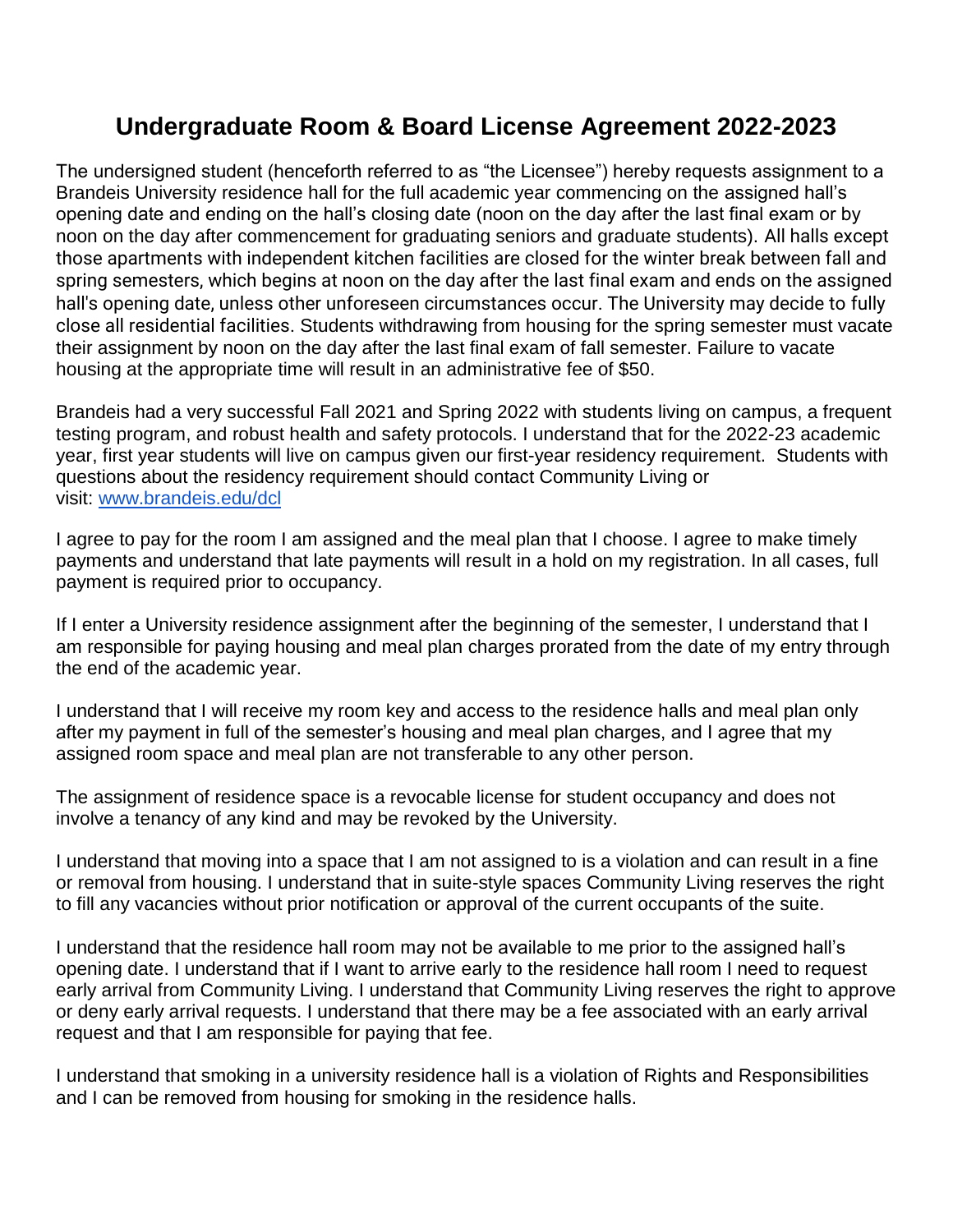#### **Term Dates\***

- $\bullet$  Fall 8/21/22 12/20/22
- Spring 1/15/23 5/17/23

\**Dates are subject to change based on academic calendar updates.*

# **Meal Plans**

- 1. All students living on campus are required to have a meal plan.
- 2. Meal plans are not valid during winter break/intersession or at times beyond the housing dates for opening and closing.
- 3. Brandeis Dining Services offers kosher meal service to all students.

# **Rates and Refunds**

- 1. The housing and meal plan rates, as determined by the Board of Trustees, will be available from Community Living upon approval**.**
- 2. If a student withdraws from campus housing along with withdrawing from the University, the following refund applies:
	- 1. Before move-in, students are not charged for housing.
	- 2. If the student withdraws from the university after moving into the residence hall, the student will be refunded the cost of housing based on the date they vacate campus and turn in their room key.
- 3. If a student withdraws from campus housing, but remains enrolled at the University, the following refund policies apply: (When a student is not currently assigned a room, a double room rate will be used to calculate the cost of a contract)

Fall Semester

- 1. By May 1<sup>st</sup>, students are not charged for the semester.
- 2. May 2<sup>nd</sup>-June 1<sup>st</sup> students will be charged 25% of the room contract
- 3. June 2<sup>nd</sup>-July 1<sup>st</sup> students will be charged 50% of the room contract.
- 4. July 2<sup>nd</sup>-August 1<sup>st</sup> students will be charged 75% of the room contract
- 5. After August 1<sup>st</sup> students will be charged 100% of the room contract

# Spring Semester

- 1. By August  $1<sup>st</sup>$ , students are not charged for the semester.
- 2. August 2<sup>nd</sup>-September 1<sup>st</sup> students will be charged 25% of the room contract
- 3. September  $2^{nd}$ -October  $1^{st}$  students will be charged 50% of the room contract.
- 4. October 2<sup>nd</sup>-November 1<sup>st</sup> students will be charged 75% of the room contract
- 5. After November 1<sup>st</sup> students will be charged 100% of the room contract

Please contact the Campus Card Office for meal plan refund policies.

# **Special Circumstances**

# 1. **Pre-Semester Withdrawal**

Any licensee who contemplates withdrawing from the University residence halls due to completion of degree requirement, leave of absence, study abroad, or withdrawal, before the first semester begins or after the first semester but before the second semester must notify the Campus Card Office and Community Living in writing by May 1<sup>st</sup> for the first semester or November 1st for the second semester. Thereupon the Licensee shall receive a credit for the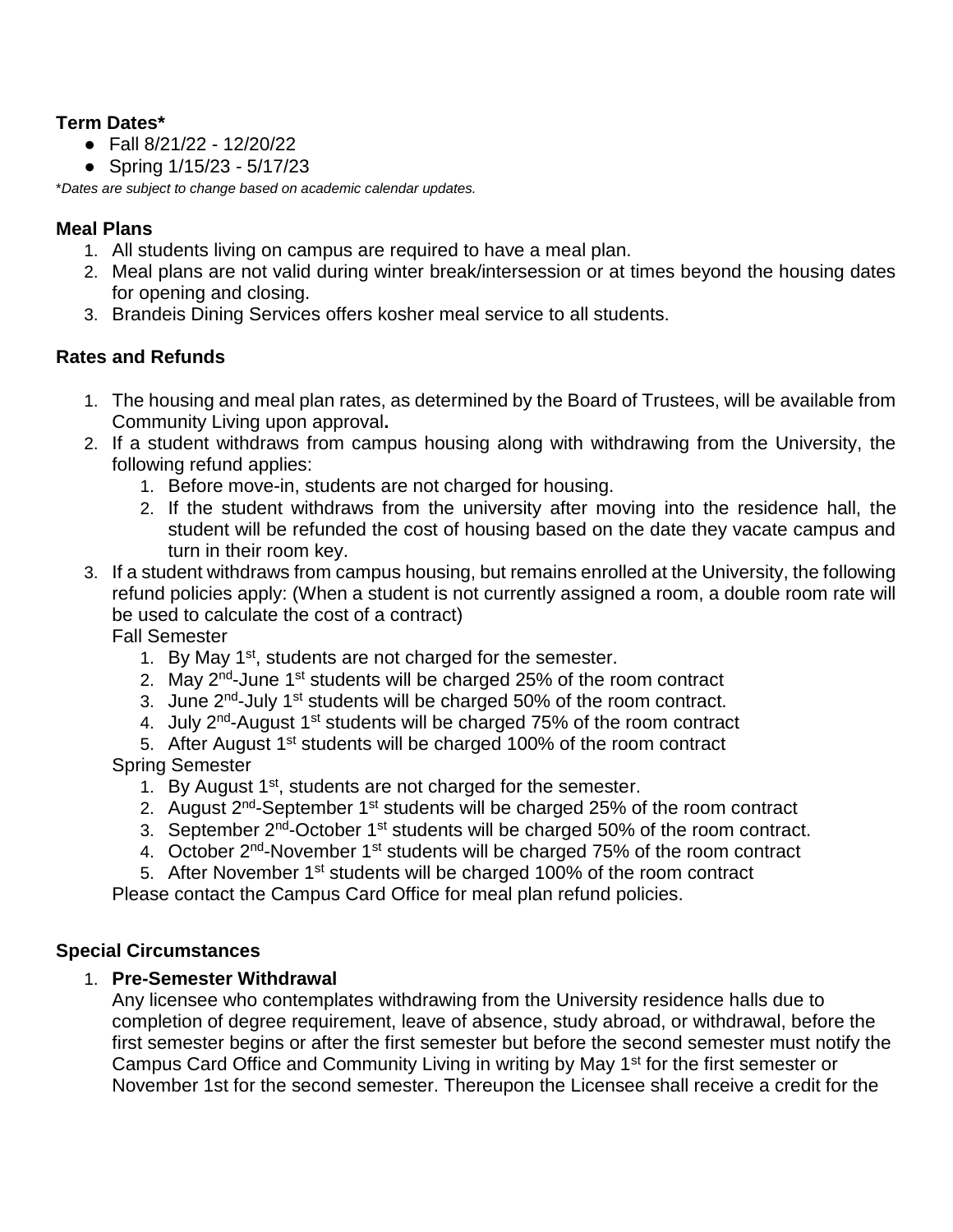full remaining residence hall and meal plan charges. Failure to meet the appropriate deadline dates will result in a \$500 withdrawal fee.

2. **Mid-Semester Withdrawal**

Any licensee who receives permission from the University to withdraw from the University during the course of a semester will be required to terminate this license with appropriate credit based on the above scale. The withdrawal date will be confirmed as the date the residence hall room key is returned.

#### 3. **Special Cases**

If a major change occurs in a licensee's personal or medical condition and this change is fully documented and deemed by the Assistant Dean of Student Affairs or designee to be an extreme hardship situation, Community Living and the Campus Card Office reserve the right to make appropriate adjustments to this license.

# **Room Assignment Changes**

The Licensee agrees to strictly follow all procedures outlined in *Rights and Responsibilities* for room changes and room transfers.

- 1. Licensees reassigned to rooms of a different rate will be charged or refunded on a prorated basis computed upon the percentage of days remaining in the semester. In the event a vacancy should occur, each remaining room/suite/apartment occupant shall accept the roommate assigned by the University in accordance with established University procedures outlined in *Rights and Responsibilities.*
- 2. Renovations to certain residence halls, including specific rooms may take place during the term of this license, requiring the movement of the Licensee from their room, whereupon the University shall provide alternate living arrangements within its residence system. Licensees reassigned to rooms of a different rate may be refunded appropriately on a prorated basis and may be required to select a meal plan if the area to which they are reassigned to requires one.
- 3. A licensee may be reassigned to a different space for the purposes of consolidation or to meet other assignment needs as determined by Community Living or designee. In addition, reassignment may be necessary pending disciplinary proceedings as listed in *Rights and Responsibilities.* The Licensee's account may be adjusted accordingly based on reassignment. Reassignment may also require the Licensee to select a different meal plan if the area to which they are reassigned to requires a more comprehensive meal plan.
- 4. In order to receive a refund or credit for the residence hall or meal plan charges in line with the sections on termination of this license, the Licensee's room key and meal card must be presented to Community Living in Usdan Student Center and the Campus Card Office in Kutz Hall, respectively. No refunds will be made for any change in status during the final 6 weeks of any semester.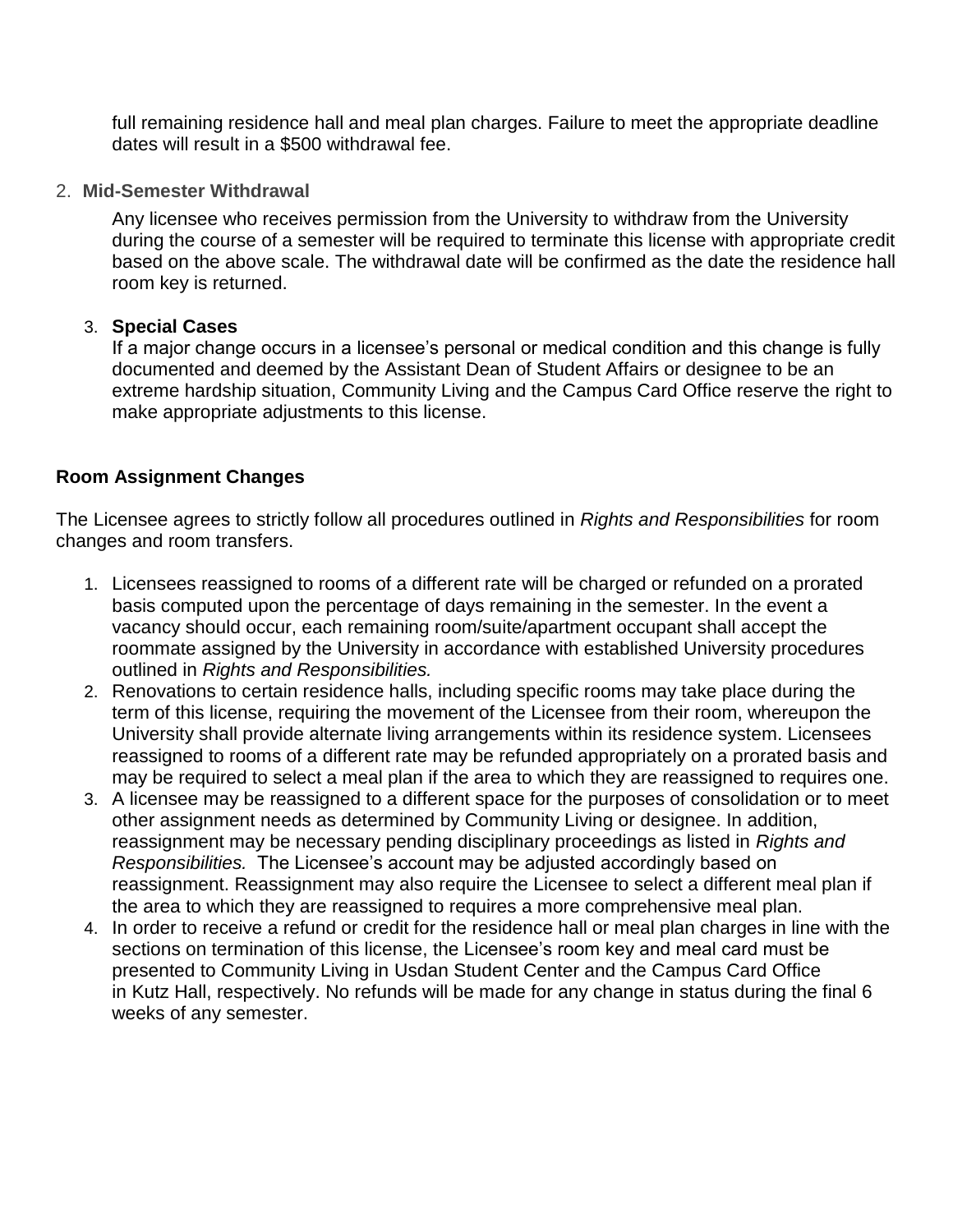#### **Fees**

- 1. Students who withdraw from housing but do not vacate their room within 48 hours will be charged a packing and storage starting at \$500 and increasing the longer their belongings are in storage.
- 2. Students who change rooms without proper notification to Community Living will be subject to a \$100 administrative fee.
- 3. Students who request a room change and do not properly move to their newly assigned space can be charged for the daily rate of both rooms until the former assignment is vacated and can be returned to available inventory.
- 4. Students who live in buildings that close but who request to stay during the winter break period will be assessed a transitional housing rate of \$500 for the duration of the break period. As a result of the facility closure, the student will be relocated to an open building during the break period.

#### **Rules and Regulations**

- 1. This license will be terminated and the Licensee responsible for vacating the premises, with all their goods and effects within 48 hours after ceasing to be a registered student at Brandeis University or at the ending date indicated on the under the "Term Dates" section of this document, whichever occurs first. The premises must be vacated in the same order, repair, and condition as the time of acceptance of the room assignment.
- 2. The Licensee agrees to leave the residence halls at the end of each semester and during vacation periods in accordance with the dates issued by Community Living or the University. The Licensee must vacate their room by the designated date or 24 hours after the licensee completes their final exam, whichever comes first.
- 3. Each licensee is responsible for the care of the University property in their room and in public areas of the residence hall. The cost of any damage or loss will be assessed to the Licensee(s) responsible. Licensees are required to verify a room upon check-in to an assignment. If a licensee fails to verify their Room Condition Report, Community Living will assume an initial level of a good condition for all the furnishings and equipment in the room and the Licensee will forfeit the ability to appeal any charges for damage. Additional information on room inspections and damage assessment is found in *Rights and Responsibilities.*
- 4. All personal property, whether in a licensee's room or elsewhere in the University, shall be kept at the sole risk of the Licensee. This includes perishable food items as well. The University shall not be liable for property of any kind, which may be lost or stolen, damaged or destroyed by any cause whatsoever. **Licensees are strongly advised to obtain insurance coverage necessary for such a loss.**
- 5. The University shall not be liable to the Licensee or to any guests or invitees or to anyone on the premises of the Licensee for any personal injury, nor shall such a person have a claim for damages against the University for loss or damage resulting from insufficiency, irregularity or escape of water, gas, steam, or electricity within the premises.
- 6. The Licensee agrees to abide by and act in accordance with all rules, regulations, procedures, and dates governing residence halls and dining services facilities including those specified in University regulations, *Rights and Responsibilities*, *Room Selection Guide*, and all other